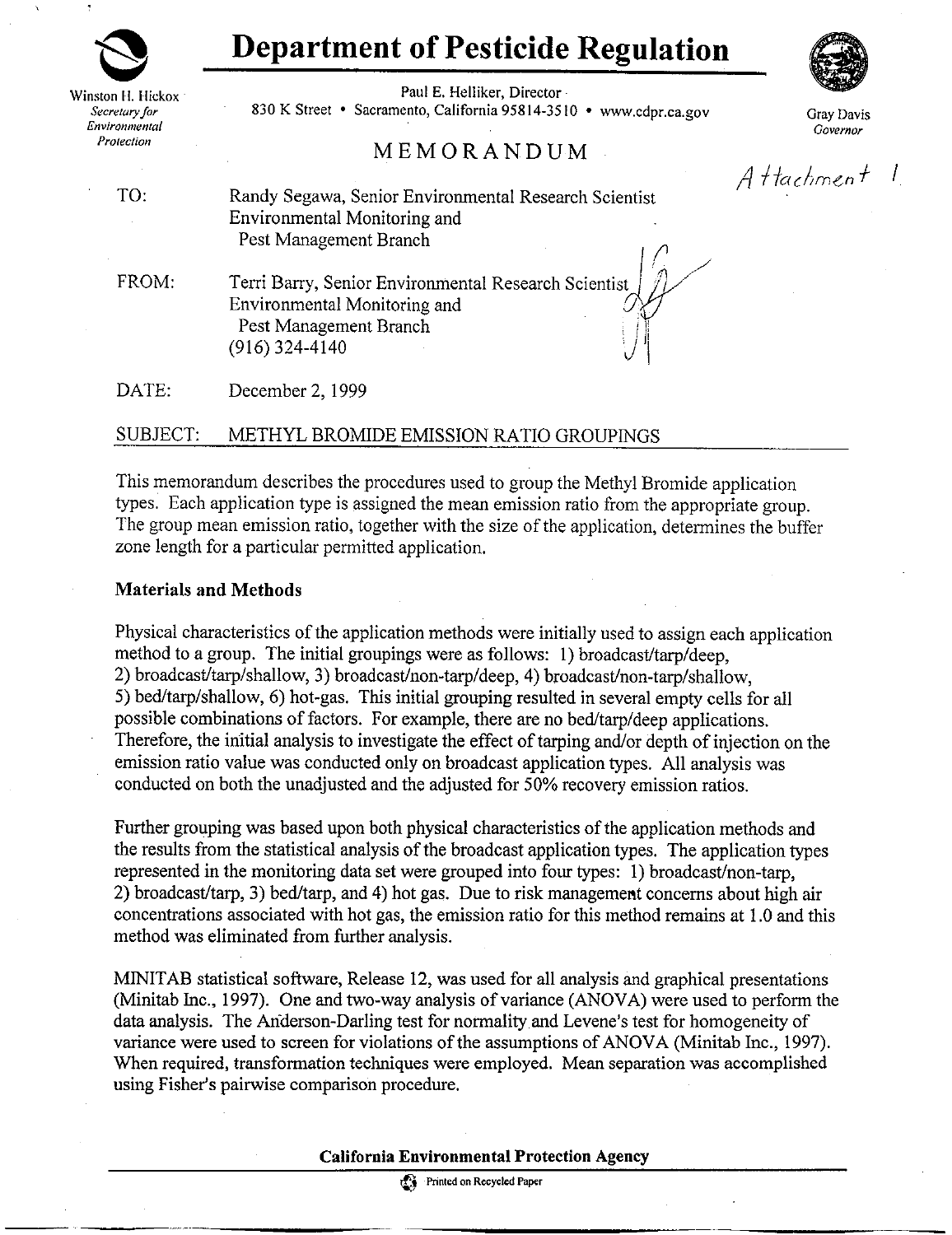#### **Results and Discussion**

**Broadcast Application Types.** Results of analysis on the broadcast application types are shown in Tables I through 3 and Figures I and 2. Results from the statistical tests to detect violations of the assumptions of ANOVA are shown in Table 1. For both the unadjusted and the recovery adjusted emission ratios, the data met both the normality (A-squared=0.201,  $p=0.865$ , and A-squared=0.192,  $p=0.885$ , respectively) and the homogeneity of variance assumptions (Levene's Test Statistic=l.017, p=0.381, and Levene's Test Statistic=l.031, p=0.377, respectively). The two-way ANOVA for both the unadjusted emission ratios and the recovery adjusted emission ratios (Tables 2 and 3, respectively) show no interaction between the factors tarp and depth of injection ( $F_{1,18}=0.30$ , p=0.590, and  $F_{1,18}=0.30$ , p=0.590, respectively). Therefore, the effects of tarping and depth of injection may be interpreted separately. For both unadjusted and recovery adjusted emission ratios, there is a significant effect due to tarp  $(F_{1,18}=6.32, p=0.022,$  and  $F_{1,18}=6.31, p=0.022,$  respectively) but no significant effect due to depth of injection (F<sub>1,18</sub>=2.55, p=0.128, and F<sub>1,18</sub>=2.57, p=0.126, respectively). Figures 1 and 2 clearly show the significant effect due to tarp and the non-significant effect due to depth of injection for both unadjusted and recovery adjusted emission ratios. For the unadjusted emission ratios, the mean for non-tarped applications is 0.19, while the mean for tarped applications is 0.12. The mean for shallow injections is 0.143, while the mean for deep injections is 0.145. For the recovery adjusted emission ratios, the mean for non-tarped applications is 0.37, while the mean for tarped applications is 0.24. The mean for shallow injections is 0.287, while the mean for deep injections is 0.290. These results indicate that for both the unadjusted and the recovery adjusted emission ratios, for the broadcast applications, there are only two distinguishable groups: non-tarp and tarp.

**Broadcast and Bed Application Types.** One-way ANOVA was conducted on the single factor of application type. The application types included were: I) broadcast/non-tarp, 2) broadcast/ tarp, and 3) bed/tarp. Before the one-way ANOVA was conducted, the data was examined for violations of the assumptions of ANOVA. The results of that analysis are shown in Table 4. The Anderson-Darling Test indicates that, for both the unadjusted and the recovery adjusted emission ratios, the raw data violate the assumption of normality (A-squared=1.304,  $p=0.002$ , and A-squared=1.164, p=0.004, respectively). However, for both the unadjusted and the recovery adjusted emission ratios, Levene's Test indicates that the data do not violate the assumption of homogeneity of variance between groups (Levene's Test Statistic=l.553, p=0.229, and Levene's Test Statistic=0.648, p=0.531, respectively). The results in Table 5 show that for both the unadjusted and the recovery adjusted emission ratios, a  $log_{10}$  transformation corrected the violation of the normality assumption  $(A$ -squared=0.381,  $p=0.379$ , and  $A$ -squared=0.485, p=0.211, respectively) and maintained homogeneous variances between groups (Levene's Test Statistic=0.070,  $p=0.933$ , and Levene's Test Statistic=0.105,  $p=0.900$ , respectively).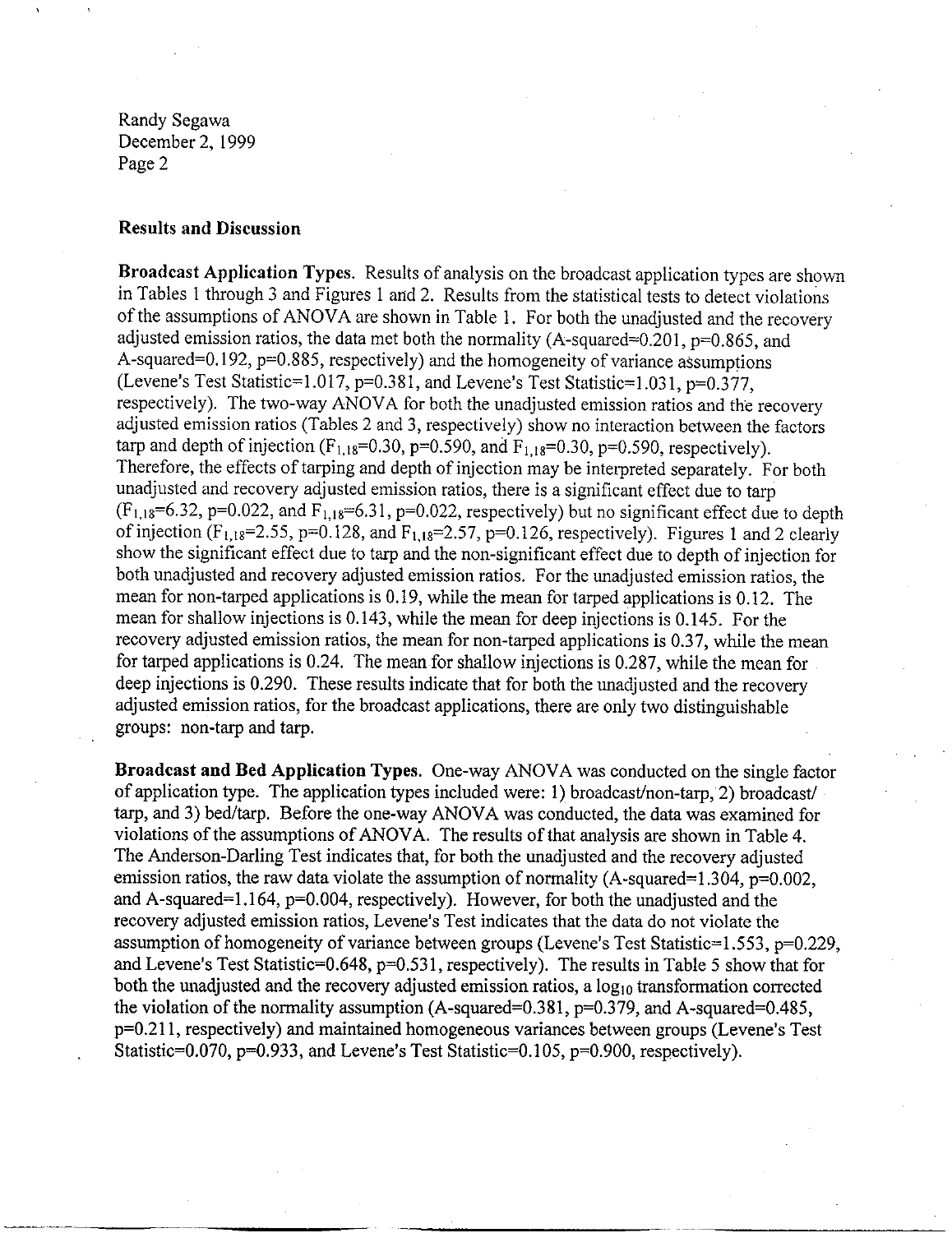The one-way ANOVA was conducted on both the raw emission ratios and the  $log_{10}$  transformed data. For both the unadjusted and the recovery adjusted emission ratios, the results obtained from both analysis were consistent. For simplicity, only results from analysis of the raw emission ratios are presented. Results from the one-way ANOVA on the raw emission ratios are shown in Tables 6 and 7. For both the unadjusted and the recovery adjusted emission ratios there is a significant difference between application types  $(F_{2,28}=21.81, p=0.000,$  and  $F_{2,28}=21.26,$ p=0.000, respectively). Further, the Fisher's pairwise comparison (p=0.05) indicates that bed/tarp application type is significantly different from both the broadcast/non-tarp and the broadcast/tarp. Figures 3 and 4 show the main effects means for application type. These figures clearly show the difference between the bed/tarp and the two broadcast application types. For the unadjusted emission ratios, the mean for broadcast/non-tarp is 0.19, the mean for broadcast/tarp is  $0.12$ , while the mean for bed/tarp is  $0.43$ . For the recovery adjusted emission ratios, the mean for broadcast/non-tarp is 0.24, the mean for broadcast/tarp is 0.37, while the mean for bed/tarp is 0.81.

#### **Conclusions**

Based upon the analysis discussed above, and the risk management decision to separate the hot gas method, the application types separate into four distinguishable groups. These groups are: I) broadcast/non-tarp, 2) broadcast/tarp, 3) bed/tarp, and 4) hot gas. The mean unadjusted emission ratios and recovery adjusted emission ratios and their respective standard deviations and coefficients of variation (CV), for the four groups are shown in Table 8. Box-plots of the final groupings are shown in Figures 5 and 6.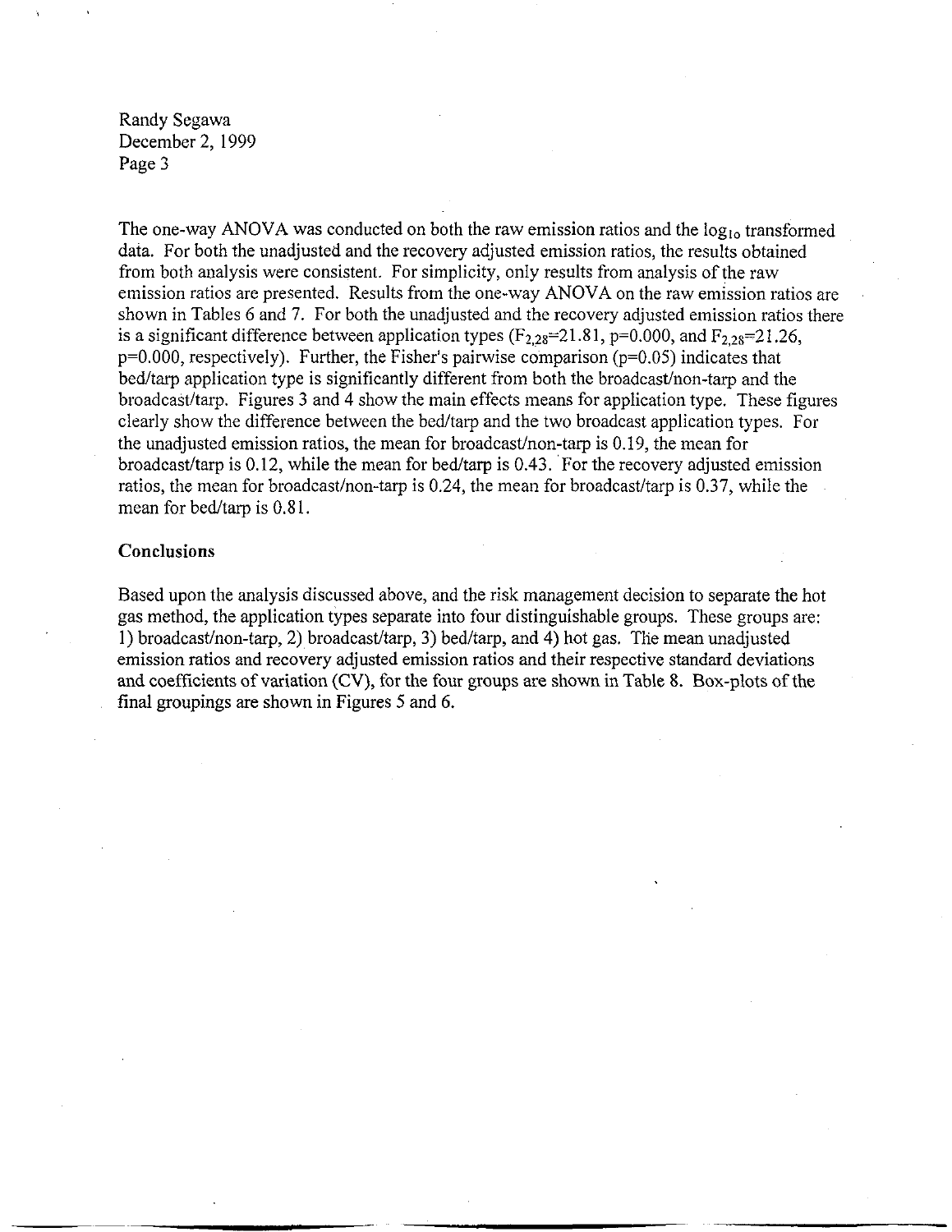$\hat{\mathcal{A}}$ 

## **References**

Minitab Inc. 1997. User's Guide 2: Data analysis and quality tools. Release 12. Minitab statistical software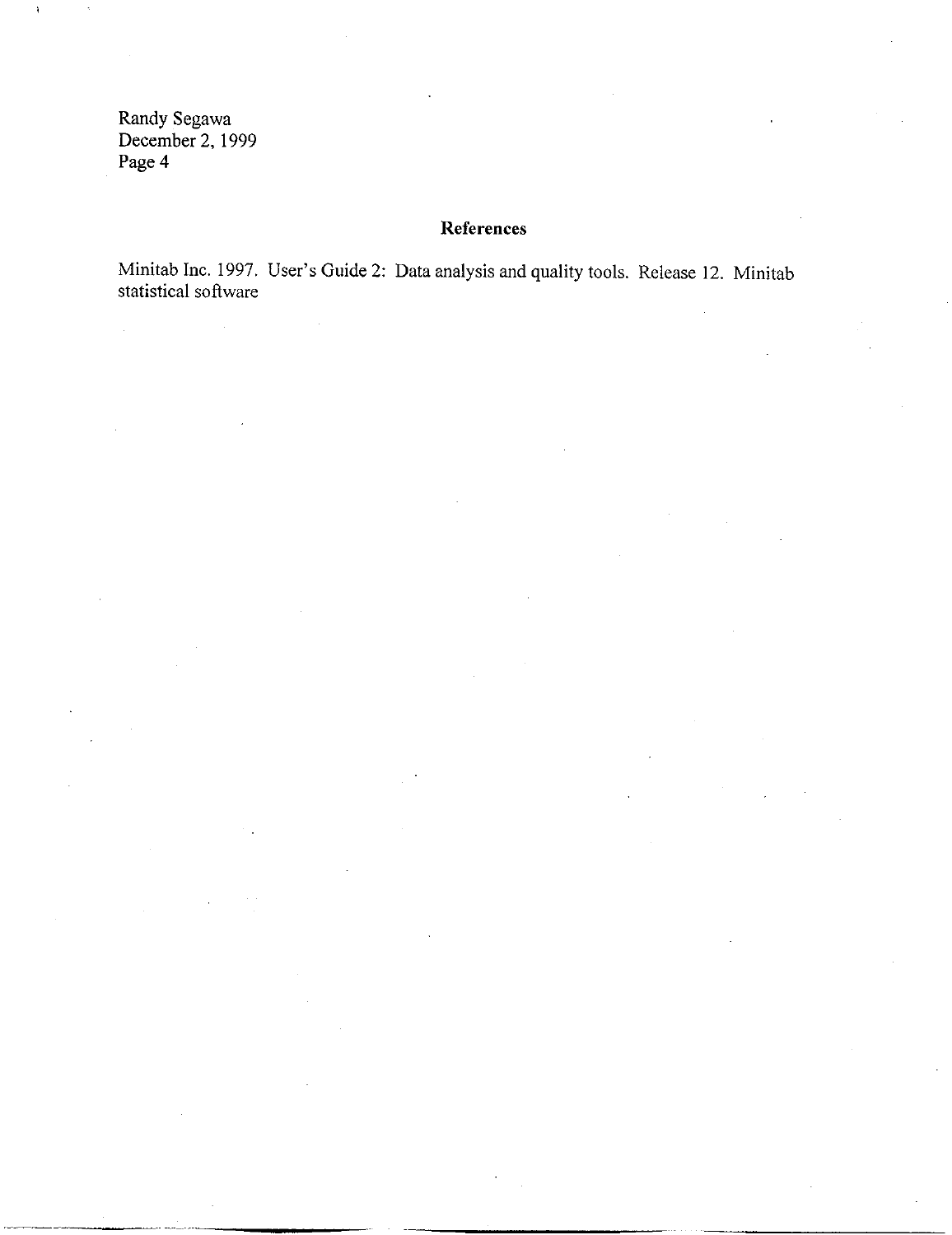Table 1. Results of tests for the violation of assumptions of ANOVA, broadcast application types only.

|                              | <b>Normality</b><br><b>Anderson-Darling Test</b> |         | <b>Homogeneity of Variance</b><br><b>Levene's Test</b> |         |  |
|------------------------------|--------------------------------------------------|---------|--------------------------------------------------------|---------|--|
|                              | <b>Test Statistic</b>                            | p-value | <b>Test Statistic</b>                                  | p-value |  |
| unadjusted<br>emission ratio | 0.201                                            | 0.865   | 1.017                                                  | 0.381   |  |
| adjusted<br>emission ratio   | 0.192                                            | 0.885   | 1.031                                                  | 0.377   |  |

Table 2. ANOVA results for unadjusted emission ratios broadcast application types only.

| <b>Source</b> | DF | Seq. SS | Adj. SS | Adj. MS | F-ratio | p-value |
|---------------|----|---------|---------|---------|---------|---------|
| tarp          |    | 0.0230  | 0.0331  | 0.0331  | 6.32    | 0.022   |
| depth         |    | 0.0118  | 0.0133  | 0.0133  | 2.55    | 0.128   |
| tarp*depth    |    | 0.0016  | 0.0016  | 0.0016  | 0.30    | 0.590   |
| error         | 18 | 0.0941  | 0.0941  | 0.0052  |         |         |
| total         | 21 | 0.1305  |         |         |         |         |

Table 3. ANOVA results for recovery adjusted emission ratios, broadcast application types only.

| <b>Source</b> | DF | Seq. SS | Adj. SS | Adj. MS | F-ratio | p-value |
|---------------|----|---------|---------|---------|---------|---------|
| tarp          |    | 0.0909  | 0.1318  | 0.1318  | 6.31    | 0.022   |
| depth         |    | 0.0473  | 0.0537  | 0.0537  | 2.57    | 0.126   |
| tarp*depth    | I  | 0.0063  | 0.0063  | 0.0063  | 0.30    | 0.590   |
| error         | 18 | 0.3762  | 0.3762  | 0.0209  |         |         |
| total         | 21 | 0.5208  |         |         |         |         |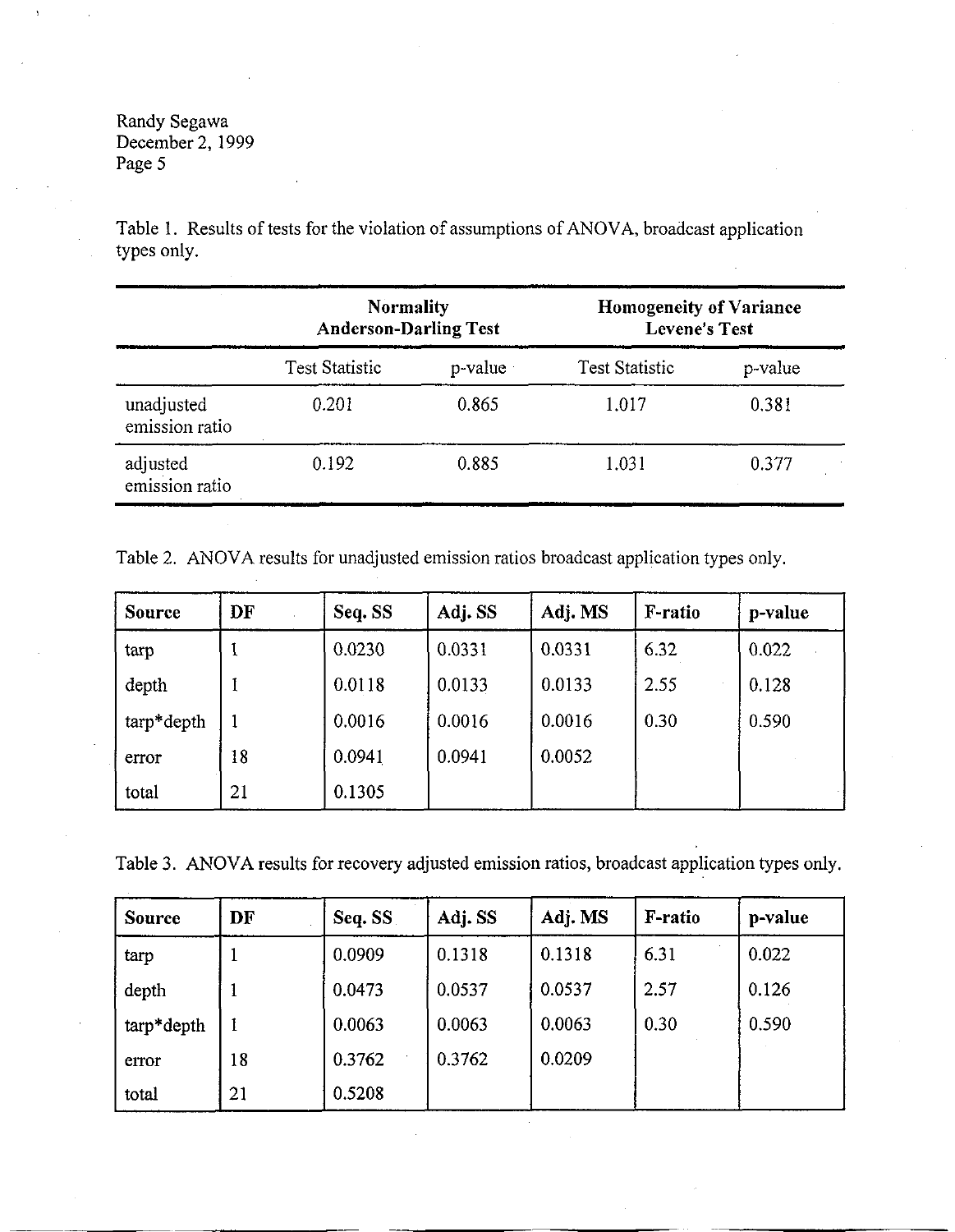Table 4. Results of tests for the violation of assumptions of ANOV A, broadcast and bed application types only.

|                              | Normality<br><b>Anderson-Darling Test</b> |         | Homogeneity of Variance<br><b>Levene's Test</b> |         |  |
|------------------------------|-------------------------------------------|---------|-------------------------------------------------|---------|--|
|                              | <b>Test Statistic</b>                     | p-value | <b>Test Statistic</b>                           | p-value |  |
| unadjusted<br>emission ratio | 1.304                                     | 0.002   | 1.553                                           | 0.229   |  |
| adjusted<br>emission ratio   | 1.164                                     | 0.004   | 0.648                                           | 0.531   |  |

Table 5. Results of tests for the violation of assumptions of ANOVA on  $log_{10}$  transformed data, broadcast and bed application types only.

|                              | <b>Normality</b><br><b>Anderson-Darling Test</b> |         | <b>Homogeneity of Variance</b><br><b>Levene's Test</b> |         |
|------------------------------|--------------------------------------------------|---------|--------------------------------------------------------|---------|
|                              | <b>Test Statistic</b>                            | p-value | <b>Test Statistic</b>                                  | p-value |
| unadjusted<br>emission ratio | 0.381                                            | 0.379   | 0.070                                                  | 0.933   |
| adjusted<br>emission ratio   | 0.485                                            | 0.211   | 0.105                                                  | 0.900   |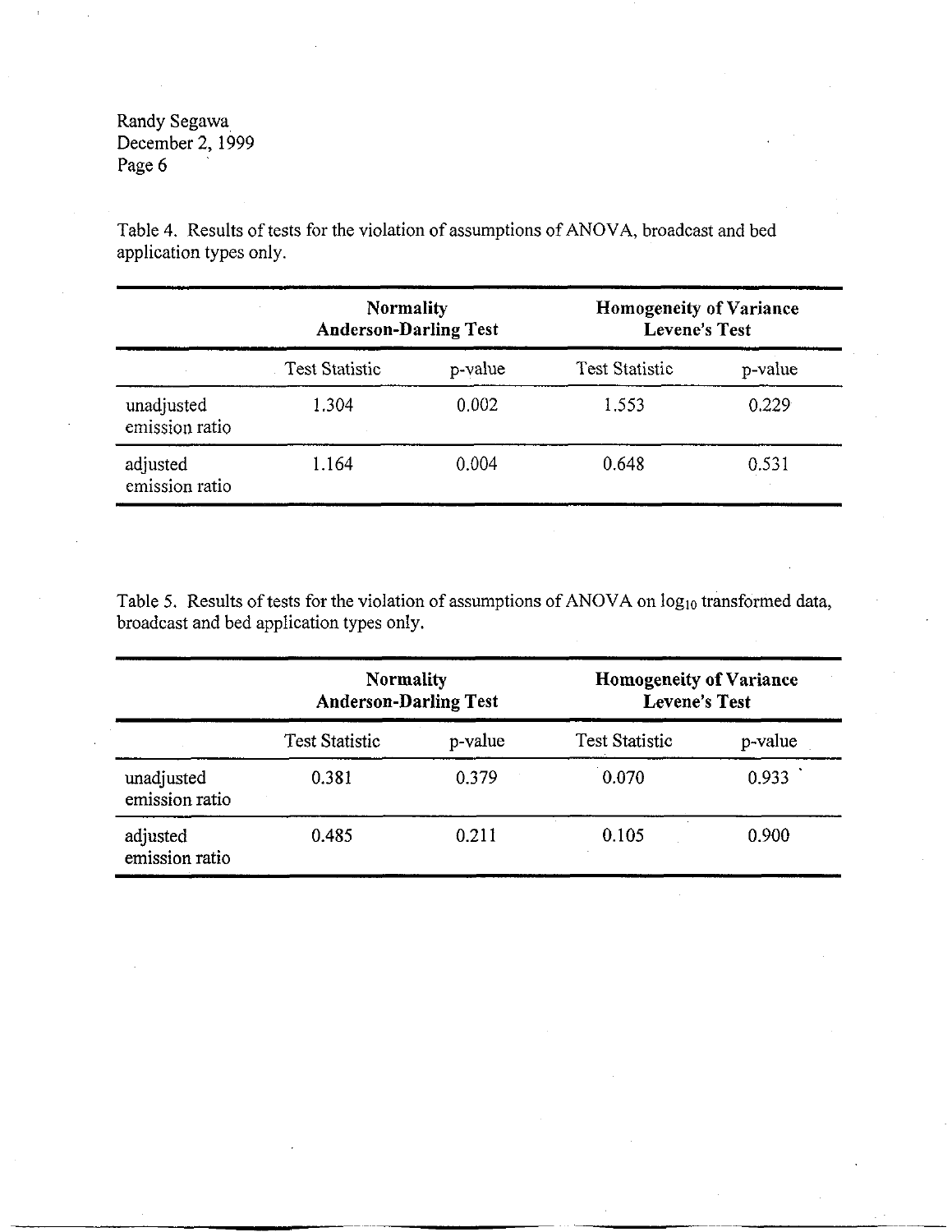Table 6. ANOVA results for unadjusted emission ratios, broadcast and bed application types only.

| <b>Source</b> | DF | <b>SS</b> | <b>MS</b> | <b>F-ratio</b> | p-value |
|---------------|----|-----------|-----------|----------------|---------|
| app. type     | ∼  | 0.5509    | 0.2755    | 21.81          | 0.000   |
| error         | 28 | 0.3536    | 0.0126    |                |         |
| total         | 30 | 0.9045    |           |                |         |

Table 7. ANOVA results for recovery adjusted emission ratios, broadcast and bed application types only.

| <b>Source</b> | DF | <b>SS</b> | <b>MS</b> | F-ratio | p-value |
|---------------|----|-----------|-----------|---------|---------|
| app. type     | ↩  | 1.8102    | 0.9051    | 21.26   | 0.000   |
| error         | 28 | 1.1920    | 0.0426    |         |         |
| total         | 30 | 3.0022    |           |         |         |

Table 8. Summary table of unadjusted emission ratios and recovery adjusted emission ratios for broadcast and bed application types only.

|                        |    |           | Unadjusted emission ratio |           | recovery adjusted emission ratio |          |           |
|------------------------|----|-----------|---------------------------|-----------|----------------------------------|----------|-----------|
|                        | n  | em. ratio | st. dev.                  | <b>CV</b> | em. ratio                        | st. dev. | <b>CV</b> |
| broadcast/<br>non-tarp | 8  | 0.19      | 0.087                     | 46%       | 0.37                             | 0.174    | 47%       |
| broadcast/<br>tarp     | 14 | 0.12      | 0.065                     | 54%       | 0.24                             | 0.129    | 52%       |
| bed/tarp               | 9  | 0.43      | 0.175                     | 41%       | 0.81                             | 0.309    | 38%       |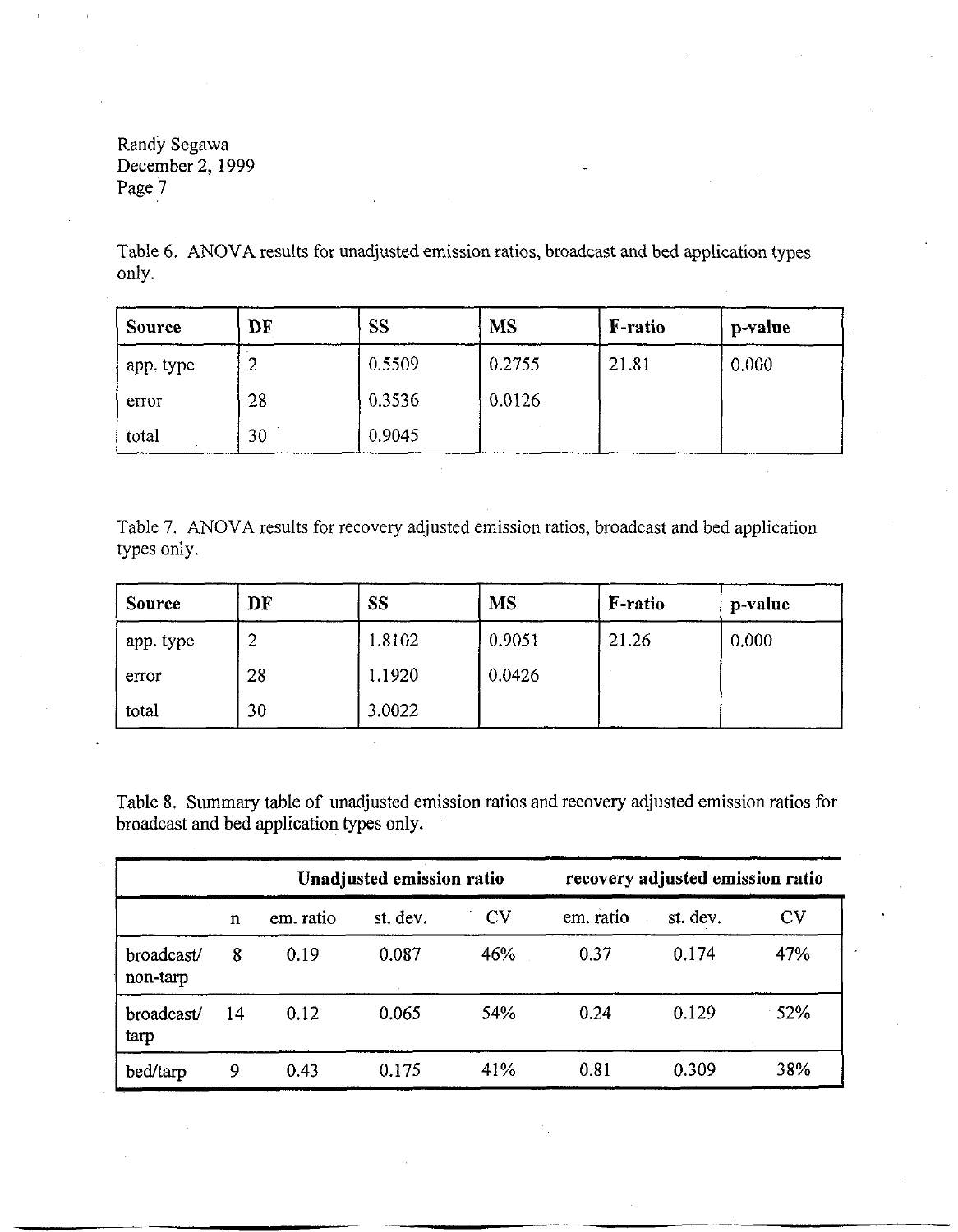Figure 1. Main effects plots for the unadjusted emission ratios. Data shown are treatment means. For tarp code, non-tarp = 0, tarp = 1. For depth code, shallow = 0, deep = 1.



**Main Effects Plot - Data Means for unadj em ratio**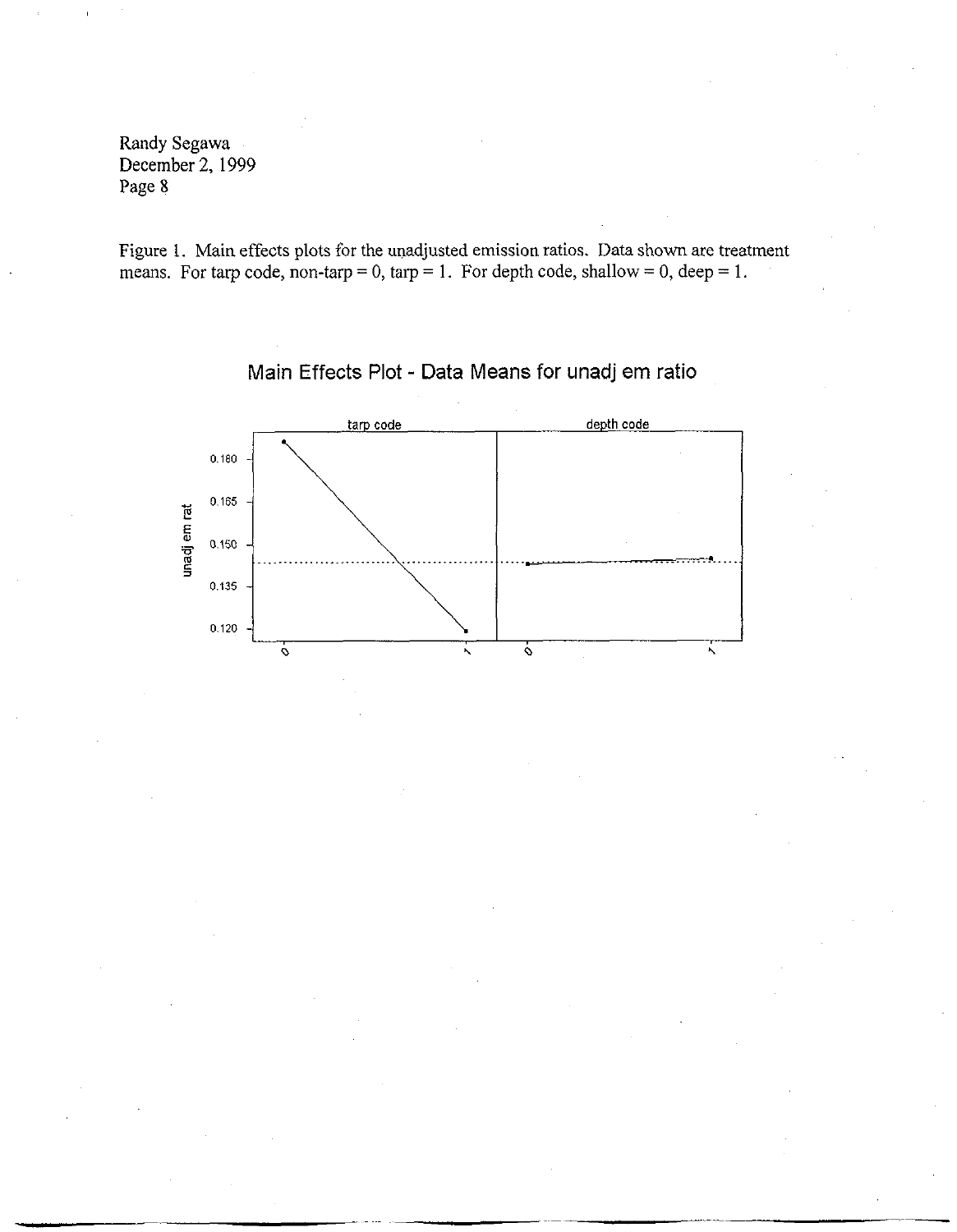Figure 2. Main effects plots for the recovery adjusted emission ratios. Data shown are treatment means. For tarp code, non-tarp = 0, tarp = 1. For depth code, shallow = 0, deep = 1.



# **Main Effects Plot - Data Means for** adj em **ratio**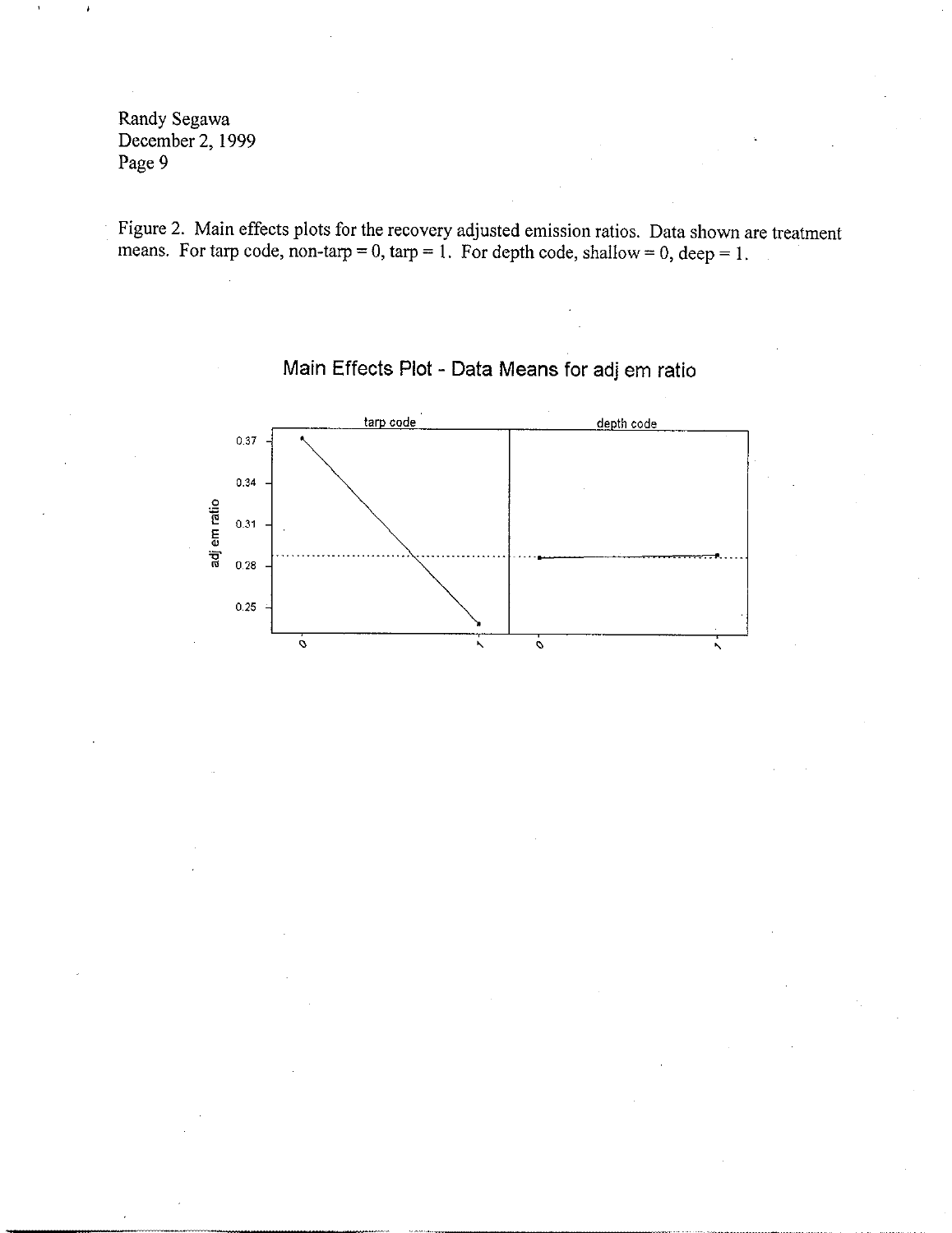Figure 3. Main effects plots for the unadjusted emission ratios. Data shown are treatment means. For app. code, broadcast/non-tarp = 0, broadcast/tarp = 1, bed/tarp = 2.

## **Main Effects Plot - Data Means for unadj em ratio**

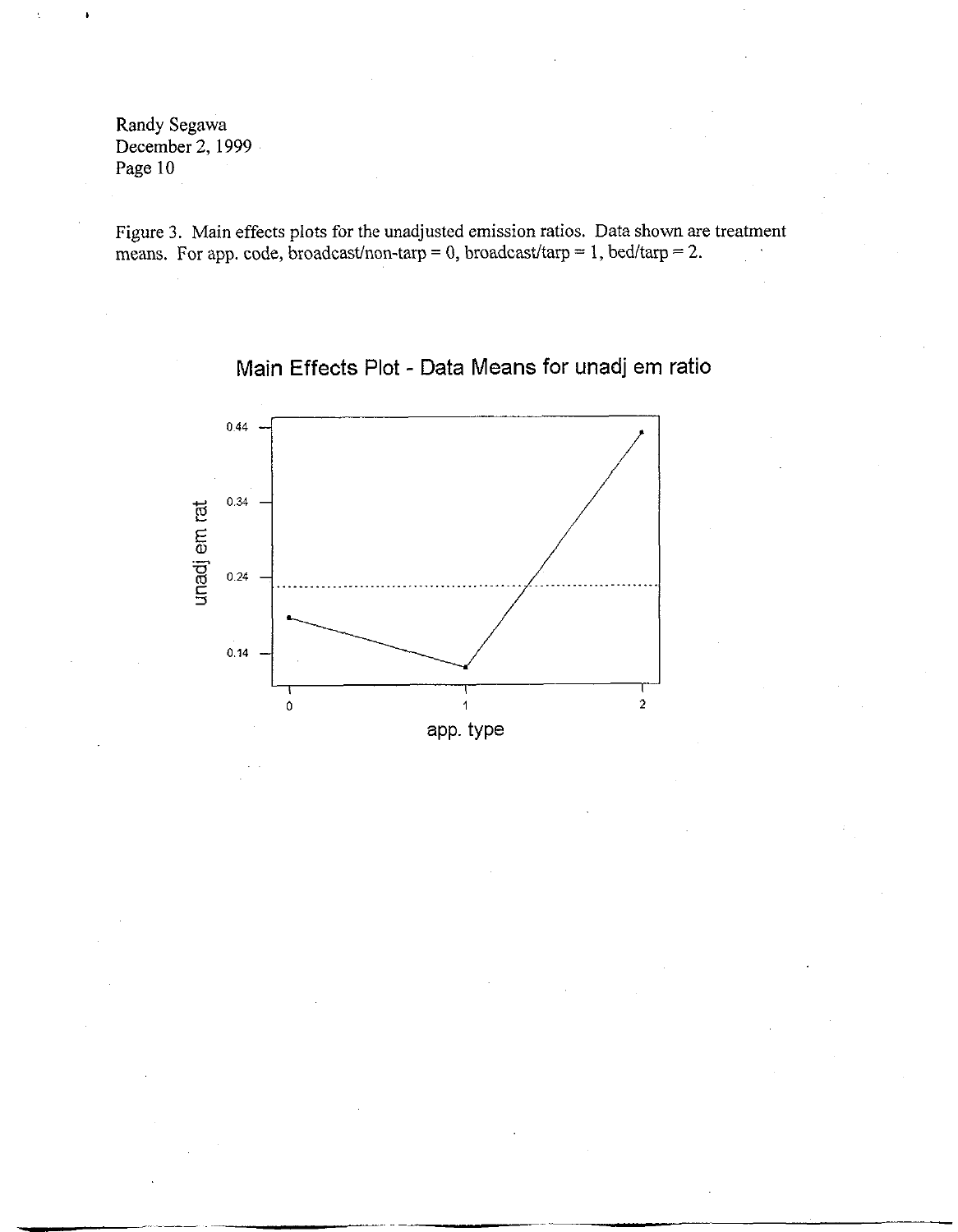Figure **4.** Maiu effects plots for the adjusted emission ratios. Data shown are treatment means. For app. code, broadcast/non-tarp = 0, broadcast/tarp = 1, bed/tarp = 2.

**Main Effects Plot - Data Means for adj em ratio** 

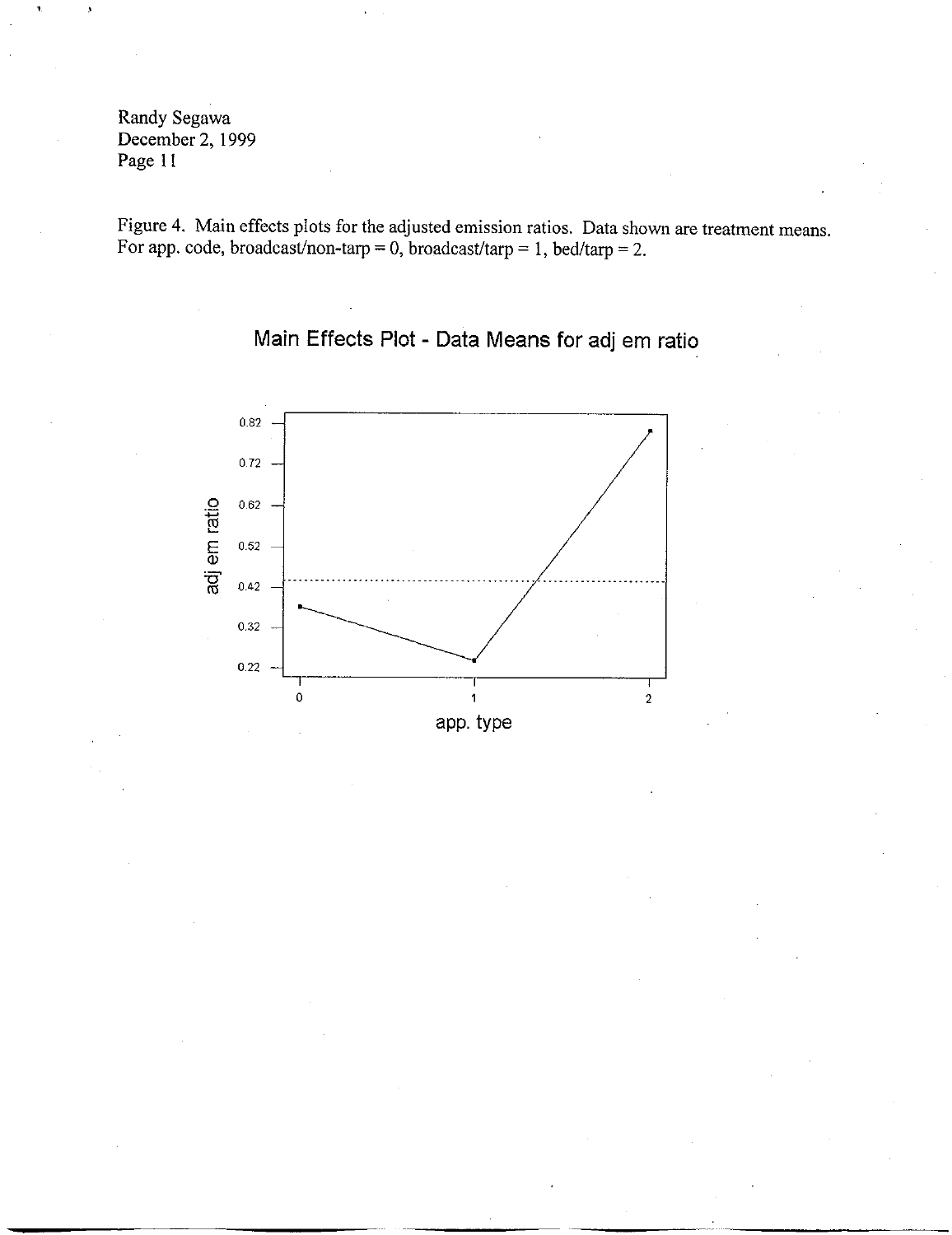Figure 5. Box-plot of the final groupings of application types for unadjusted emission ratios. For app. code, broadcast/non-tarp = 0, broadcast/tarp = 1, bed/tarp = 2, hot gas = 3.